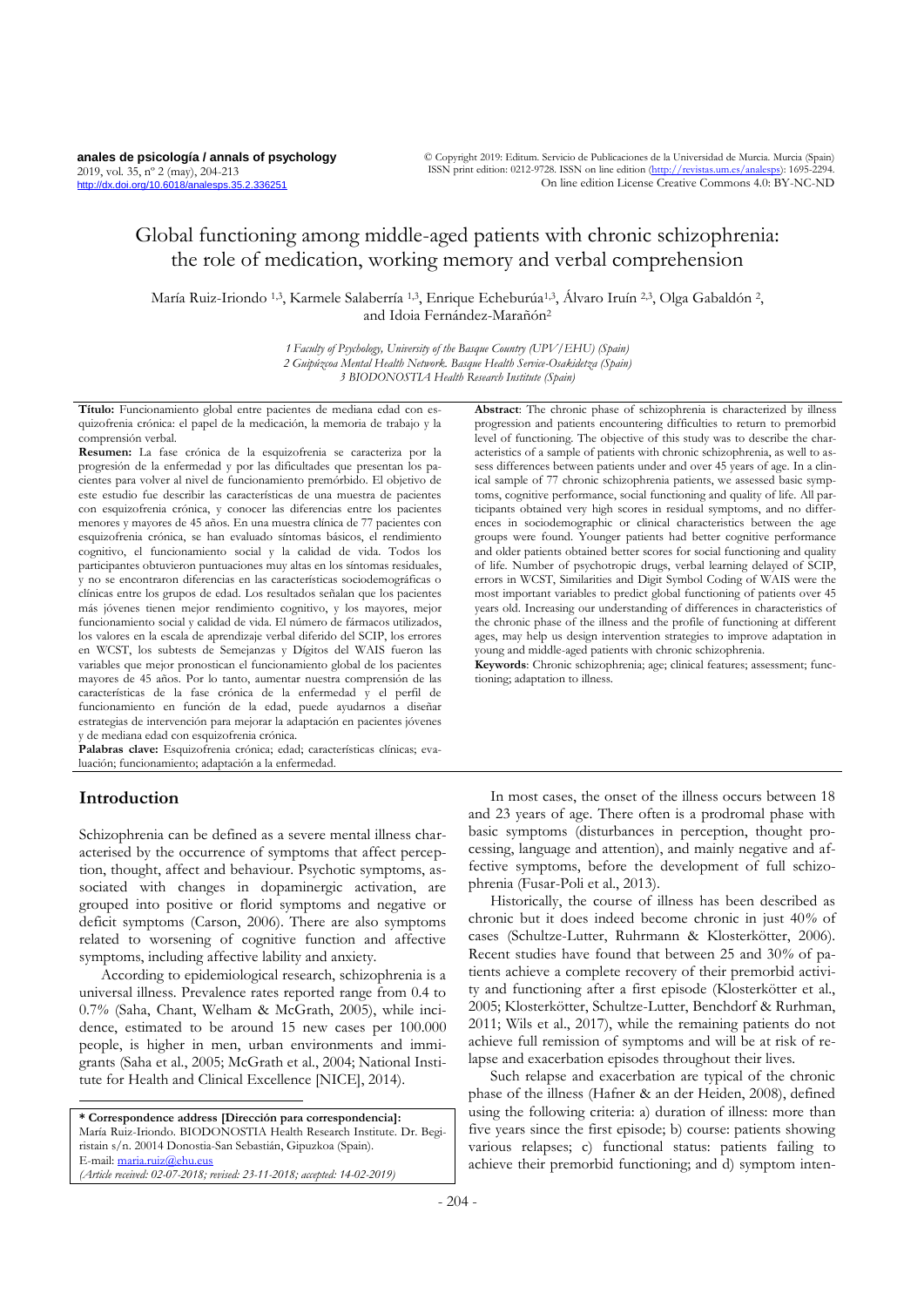sity: patients having severe residual and negative symptoms (such as apathy, anhedonia, anergia, inattention and social isolation) as well as emotional lability and inability to establish social relationships. There may also be attenuated positive symptoms, such as delusional thoughts or auditory hallucinations, which are resistant to medication, and in 75 to 85*%* of patients, cognitive difficulties -in the form of basic symptoms- and deficits (Gray & Roth, 2007; Bowie, Reichenberg, McClure, Leung & Harvey, 2008).

In chronic phases, several different studies prompt that positive symptoms decrease with time while negative and depressive symptoms remain unchanged in young and middle-aged patients, and cognitive deterioration increases (Cohen et al., 2008). Longitudinal studies have found poorer scores in cognitive performance in 2.5 and 6 year follow-ups (Harvey et al, 1999, Friedman et al., 2001).

Nevertheless, few studies have specifically investigated alterations in patients with chronic schizophrenia as a function of age. Thus, the objectives of this study were to describe the psychopathological characteristics, cognitive performance, social functioning and self-perceived quality of life of patients diagnosed with chronic schizophrenia, as well as compare profiles stratifying by age into two groups: under and over 45 years. In addition, the differences in relation to the gender of participants within the different age groups have been studied.

## **Methods**

#### **Participants**

Patients with chronic schizophrenia were recruited among users diagnosed by the psychiatrists of the Gipuzkoa Mental Health Network according to the diagnostic criteria of the 10th revision of the International Classification of Diseases (World Health Organization, 1992). Participants were recruited by the psychiatrist among their patients´ list following these inclusion criteria:

- Having  $\geq$  5 years since illness onset and being between 25 and 65 years old
- Being in a stable phase of the illness and under psychopharmacological treatment
- Having negative or attenuated positive symptoms
- Failing to achieve premorbid functioning in terms of education, work and/or social life
- Having no diagnosis of mental retardation or associated neurological disorders
- Agreeing to participate in the study and giving written informed consent

115 patients were selected, and 77 agreed to participate in the study and were stratified as a function of age into two groups: under 45 years old (35 individuals) and 45 years old or above (42 individuals) because the 45 years was the median of the sample.

#### **Instruments**

All the assessment instruments used have been benchmarked in and adapted for the Spanish language and have appropriate psychometric properties.

## *Sociodemographic data*

We carried out an interview to collect sociodemographic data such as sex, marital status, number of offspring, level of education and employment status, as well as the following data related to patients' clinical history: diagnosis, illness duration, total number of psychiatric admissions and usual pharmacological treatment (amount and type of medication).

*Frankfurt Complaint Questionnaire* (*FCQ*; Sülwood & Huber, 1986). This is a self-report test composed of 98 items measuring the presence of the "basic" symptoms of schizophrenia. It contains 10 subscales that gather information about the symptoms that represent the substrate linking the underlying organic causes and the symptoms of the illness itself that are manifested in prodromal and residual phases. We used a validated version for the Spanish population, in which Cronbach's alpha was above .95 and the test-retest reliability was above .60 (Jimeno-Bulnes, Jimeno-Valdés & Vargas-Aragón, 1996).

*Brief Psychiatric Rating Scale* (*BPRS*; Overall & Gorham, 1962; Peralta & Cuesta, 1994). This is an intervieweradministered test with 18 items rated on a Likert-type scale ranging from 0 (*lack*) to 4 (*very severe*). This instrument assesses the presence of symptoms of anxiety, depression, thought disorders, anergia, activation and hostility-suspiciousness.

*Screen for Cognitive Impairment in Psychiatry* (*SCIP*; Pino et al., 2006; Purdon, 2005). This test assesses immediate and delayed verbal learning, working memory, verbal fluency and information processing speed. It is used for identifying cognitive impairment. The test-retest reliability ranged from .74 to .90 and Cronbach's alpha was .73.

*Wechsler Adult Intelligence Scale-Third Edition* (*WAIS-III*; Weschler, 1999). Short forms of this scale have been designed for patients with schizophrenia. Scores on these short forms are correlated (.91) with the overall intelligence quotient (IQ) of the full scale in clinical patients (Fuentes-Durá, Romero-Peris, Dasí-Vivó & Ruiz-Ruiz, 2010).

*Wisconsin Card Sorting Test* (*WCST*; Heaton, Chelune, Talley, Kay & Curtiss, 1993; Heaton, Chelune, Talley, Kay & Curtiss, 2009). This test assesses attention span, planning and execution, and hence is considered a valid measure of executive function. We used the version of the test standardised and benchmarked for the Spanish population by TEA Editions.

*Social Functioning Scale* (*SFS;* Birchwood, Smith, Cochrane, Wetton & Copestake, 1990). We used the short version of the scale, validated in a Spanish clinical sample (Torres & Olivares, 2005), with a Cronbach's alpha of .76.

*Lancashire Quality of Life Profile* (*LQoLP*; Oliver, Huxley, Priebe & Kaiser, 1997; Vázquez-Barquero et al., 1997). This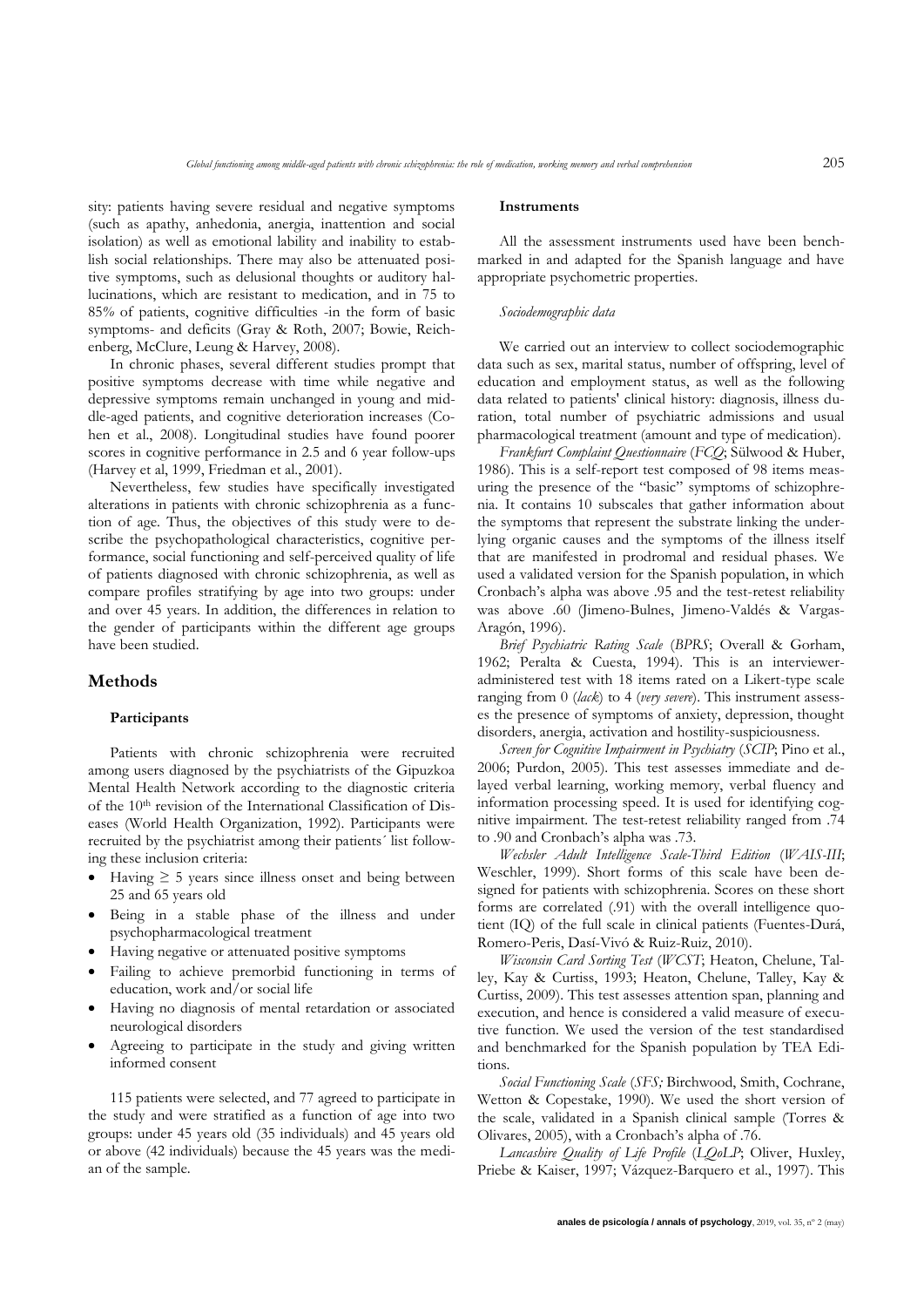instrument assesses patient satisfaction with various aspects of their life, work, leisure time, religion, finances, living situation, safety, family relations, social relations, and health, as well as global wellbeing and self-esteem.

#### **Procedure**

All the procedures performed in this study complied with the ethical standards of the University and the Ethics Committee of the Hospital. The study was conducted in accordance with the Declaration of Helsinki (World Medical Association, 2013).

Patients who met the inclusion criteria were derived by their psychiatrists of the Public Mental Health Network. Prior to beginning the study, all participants underwent informed consent procedures, which were approved by the Ethics Committee. Participants were informed of the confidentiality associated with the study and were aware that they could decline to participate and choose not to answer questions contained in the assessment protocol.

The first author of this paper provided information about the study to the patients and who agreed to participate were assessed by a psychologist (the first author) in three individual sessions in the mental health centre.

#### **Data Analysis**

Data were analyzed using the Statistical Package for Social Sciences SPSS version 23 for Mac. For all analyses, *p*values < .05 were considered significant.

In this study we conducted several analyses:

• To verify the assumptions of the statistical model, Kolmogorov-Smirnov test was used to testing the normality of distribution. Levene test was used for the study of the

equality of variances; Rachas test was carried out to test the independence of the observations.

- In the study of the goodness of fit of the model it was found that the assumption of normality was not met and therefore non-parametric tests have been chosen.
- Descriptive statistics were used to characterize the sample: means and standard deviations for quantitative variables, frequencies and percentages for qualitative variables.
- The sample was stratified by age to compare different characteristics. The value chosen to segment the sample is the mean of age. Likewise, the data have been segregated according to the gender of the participants in each age group. To compare the differences between the participants according to age and gender, the Mann-Whitney *U* test and its corresponding effect size were used in quantitative, and *X<sup>2</sup>* and Kramer's -*v* for qualitative variables.
- To analyze the weight of various differential variables statistically associated with the variable criteria, more or less 45 years, we used logistic regression. The predictive value of the model was evaluated with the Nagelkerke *R<sup>2</sup>* and to the goodness of fit was obtained by the *X<sup>2</sup>* and the *Hosmer-Lemeshow* index.

# **Results**

#### **Sociodemographic and clinical characteristics**

The main sociodemographic and clinical results are summarised in Table 1.

| Variable                 |                  | Total                            | $N = 77$         |                                  |                  |                                  | $<$ 45 years old $N = 35$ |                                    |                  | $\geq$ 45 years old $N = 42$     |                  |                                  |  |
|--------------------------|------------------|----------------------------------|------------------|----------------------------------|------------------|----------------------------------|---------------------------|------------------------------------|------------------|----------------------------------|------------------|----------------------------------|--|
|                          |                  | Male                             | Female           |                                  | Male             |                                  | Female                    |                                    |                  | Male                             |                  | Female                           |  |
|                          | $\boldsymbol{N}$ | $\frac{\partial}{\partial \rho}$ | $\overline{N}$   | $\frac{\partial}{\partial \rho}$ | $\overline{N}$   | $\frac{\partial}{\partial \rho}$ | N                         | $\frac{\partial}{\partial \rho}$   | $\overline{N}$   | $\frac{\partial}{\partial \rho}$ | $\boldsymbol{N}$ | $\frac{\partial}{\partial \rho}$ |  |
| <b>Sex</b>               | 53               | 68.8                             | 24               | 31.2                             | 24               | 68.57                            | 11                        | 31.42                              | 29               | 65.04                            | 13               | 30.95                            |  |
| Age                      | $\boldsymbol{M}$ | SD                               | $\boldsymbol{M}$ | SD                               | $\boldsymbol{M}$ | SD                               | $\boldsymbol{M}$          | SD                                 | $\boldsymbol{M}$ | SD                               | $\boldsymbol{M}$ | SD                               |  |
|                          | 43.5             | 8.56                             | 44.04            | 10.18                            | 35.75            | 5.95                             | 34.91                     | 6.09                               | 49.97            | 3.49                             | 51.77            | 5.18                             |  |
| <b>Marital</b> status    | N                | $\frac{0}{a}$                    | $\overline{N}$   | $\frac{0}{0}$                    | $\overline{N}$   | $\frac{0}{0}$                    | N                         | $\frac{\partial}{\partial \theta}$ | $\overline{N}$   | $\frac{\partial}{\partial \rho}$ | N                | $\frac{0}{0}$                    |  |
| Married                  | $\overline{0}$   | $\Omega$                         | 2                | 8.3                              | $\overline{0}$   | $\theta$                         | $\theta$                  | $\Omega$                           | $\overline{0}$   | $\overline{0}$                   | 2                | 15.4                             |  |
| Separated                | 1                | 4.2                              | $\overline{2}$   | 8.3                              | $\mathbf{1}$     | 4.2                              |                           | 9.1                                |                  | 3.4                              | $\mathbf{1}$     | 7.7                              |  |
| Widowed                  | $\overline{0}$   | $\Omega$                         | 2                | 8.3                              | $\overline{0}$   | $\Omega$                         | $\overline{0}$            | $\Omega$                           | 0                | $\overline{0}$                   | 2                | 15.4                             |  |
| Single                   | 23               | 95.8                             | 18               | 75                               | 23               | 95.8                             | 10                        | 90.9                               | 28               | 96.6                             | 8                | 61.5                             |  |
| Children                 |                  |                                  |                  |                                  |                  |                                  |                           |                                    |                  |                                  |                  |                                  |  |
| Yes                      | 3                | 5.7                              | 6                | 25                               | 2                | 8.3                              | $\overline{0}$            | $\overline{0}$                     |                  | 3.4                              | 6                | 46.2                             |  |
| $\rm No$                 | 50               | 94.3                             | 18               | 75                               | 22               | 91.7                             | 11                        | 100                                | 28               | 96.6                             | 7                | 53.8                             |  |
| Level of education       |                  |                                  |                  |                                  |                  |                                  |                           |                                    |                  |                                  |                  |                                  |  |
| Primary                  | 18               | 34                               | 10               | 41.7                             | 9                | 37.5                             | 4                         | 36.4                               | 9                | 31                               | 6                | 46.2                             |  |
| Secondary                | 9                | 17                               | 4                | 16.7                             | 3                | 12.5                             | 3                         | 27.3                               | 6                | 20.7                             | $\mathbf{1}$     | 7.7                              |  |
| Professional training    | 18               | 34                               | 9                | 37.5                             | 8                | 33.3                             | 4                         | 36.4                               | 10               | 34.5                             | 5                | 38.5                             |  |
| University               | 8                | 15                               |                  | 4.2                              | 4                | 16.7                             | $\theta$                  | $\overline{0}$                     | 4                | 13.8                             | $\mathbf{1}$     | 7.7                              |  |
| <b>Employment status</b> |                  |                                  |                  |                                  |                  |                                  |                           |                                    |                  |                                  |                  |                                  |  |
| In work                  | 10               | 18.9                             | 6                | 25                               | 7                | 29.2                             | 6                         | 54.5                               | 3                | 10.3                             | $\overline{0}$   | $\overline{0}$                   |  |
| Unemployed               | 4                | 7.5                              | $\overline{0}$   | $\overline{0}$                   | 3                | 12.5                             | $\overline{0}$            | $\overline{0}$                     |                  | 3.4                              | $\overline{0}$   | $\theta$                         |  |

**anales de psicología / annals of psychology**, 2019, vol. 35, nº 2 (may)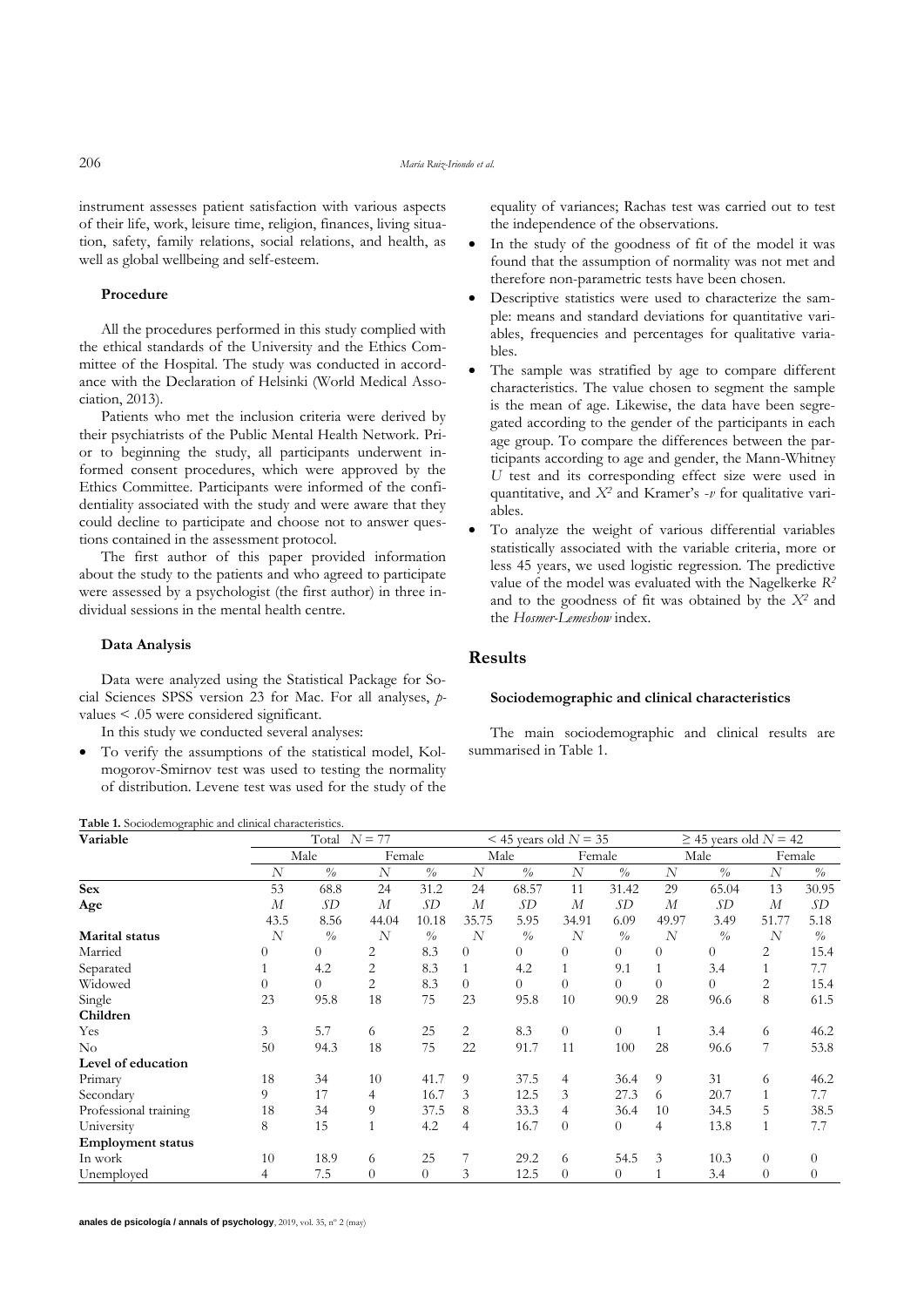| Variable                |                  | Total $N = 77$                   |                  |                               |                  |                                  | $<$ 45 years old $N = 35$ |                | $\geq$ 45 years old $N = 42$ |                |                  |                |  |
|-------------------------|------------------|----------------------------------|------------------|-------------------------------|------------------|----------------------------------|---------------------------|----------------|------------------------------|----------------|------------------|----------------|--|
|                         |                  | Male                             |                  | Female                        | Male             |                                  | Female                    |                |                              | Male           | Female           |                |  |
|                         | $\overline{N}$   | $\frac{\partial}{\partial \rho}$ | $\overline{N}$   | $\overline{\frac{\theta}{0}}$ | $\overline{N}$   | $\frac{\partial}{\partial \rho}$ | $\overline{N}$            | $\%$           | $\overline{N}$               | $\%$           | $\overline{N}$   | $\frac{o}{o}$  |  |
| Student                 | 1                | 1.9                              | $\Omega$         | $\overline{0}$                | 8                | 33.3                             | $\overline{0}$            | $\overline{0}$ | $\overline{0}$               | $\overline{0}$ | $\theta$         | $\theta$       |  |
| Unable to work          | 38               | 71.7                             | 18               | 75                            | 13               | 54.1                             | 5                         | 45.5           | 25                           | 86.2           | 13               | 100            |  |
| Subtype                 |                  |                                  |                  |                               |                  |                                  |                           |                |                              |                |                  |                |  |
| Paranoid                | 24               | 45.3                             | 13               | 54.2                          | 16               | 66.7                             | 8                         | 72.7           | 8                            | 27.6           | 5                | 38.5           |  |
| Simple                  | 6                | 11.3                             | 3                | 12.5                          | 2                | 8.3                              | $\mathbf{1}$              | 9.1            | 13.8                         | 4              | 2                | 15.4           |  |
| Residual                | 114              | 20.8                             | 4                | 16.7                          | $\overline{2}$   | 8.3                              | $\mathbf{1}$              | 9.1            | 9                            | 31             | 3                | 23.1           |  |
| Hebephrenic             | 5                | 9.4                              | $\mathbf{1}$     | 4.2                           | $\overline{0}$   | $\Omega$                         | $\theta$                  | $\overline{0}$ | 5                            | 17.2           | 1                | 7.7            |  |
| Dual                    | 3                | 5.7                              | $\theta$         | $\overline{0}$                | $\overline{2}$   | 8.3                              | $\overline{0}$            | $\Omega$       | 1                            | 3.4            | $\theta$         | $\overline{0}$ |  |
| Affective               | 2                | 3.8                              | $\overline{c}$   | 8.3                           | $\mathbf{1}$     | 4.2                              | 1                         | 9.1            | $\mathbf{1}$                 | 3.4            | 1                | 7.1            |  |
| Undifferentiated        | $\overline{c}$   | 3.8                              | $\mathbf{1}$     | 4.2                           | $\mathbf{1}$     | 4.2                              | $\overline{0}$            | $\Omega$       | $\mathbf{1}$                 | 3.4            | 1                | 7.7            |  |
| <b>Illness</b> duration | $\overline{M}$   | SD                               | $\overline{M}$   | SD                            | $\overline{M}$   | SD                               | $\overline{M}$            | SD             | $\overline{M}$               | SD             | $\overline{M}$   | SD             |  |
|                         | 19.28            | 7.86                             | 14.75            | 6.13                          | 14.75            | 6.13                             | 13.55                     | 3.95           | 23.03                        | 7.18           | 21.69            | 7.40           |  |
| Number of admissions    | $\boldsymbol{M}$ | SD                               | $\boldsymbol{M}$ | SD                            | $\boldsymbol{M}$ | SD                               | $\boldsymbol{M}$          | SD             | $\boldsymbol{M}$             | SD             | $\boldsymbol{M}$ | SD             |  |
|                         | 3.72             | 4.90                             | 2.79             | 3.48                          | 2.79             | 3.48                             | 2.55                      | 1.44           | 4.48                         | 5.77           | 2.31             | 2.42           |  |
| Length of stay (months) | М                | SD                               | $\boldsymbol{M}$ | SD                            | $\boldsymbol{M}$ | SD                               | $\boldsymbol{M}$          | SD             | $\overline{M}$               | SD             | $\boldsymbol{M}$ | SD             |  |
|                         | 10.40            | 12.62                            | 8.33             | 8.26                          | 9.17             | 9.11                             | 8.45                      | 7.87           | 11.41                        | 15.01          | 8.23             | 8.89           |  |
| Psychosocial services   |                  |                                  |                  |                               |                  |                                  |                           |                |                              |                |                  |                |  |
| Yes                     | 38               | 71.7                             | 20               | 83.3                          | 15               | 62.5                             | 10                        | 90.9           | 23                           | 79.3           | 10               | 76.9           |  |
| No                      | 15               | 28.3                             | $\overline{4}$   | 16.7                          | 9                | 37.5                             | $\mathbf{1}$              | 9.1            | 6                            | 20.7           | 3                | 23.1           |  |
| Medication              |                  |                                  |                  |                               |                  |                                  |                           |                |                              |                |                  |                |  |
| 1                       | 10               | 18.9                             | 4                | 16.2                          | $\overline{4}$   | 16.7                             | $\mathbf{1}$              | 9.1            | 6                            | 20.7           | 3                | 23.1           |  |
| $1 + 2$                 | 25               | 47.5                             | 9                | 37.5                          | 11               | 45.8                             | 2                         | 18.2           | 14                           | 48.3           | 7                | 53.8           |  |
| $1 + 3$                 | 8                | 15.1                             | 5                | 20.8                          | 2                | 8.3                              | 3                         | 27.3           | 6                            | 20.7           | 2                | 15.4           |  |
| $1+2+3$                 | 9                | 17                               | 4                | 16.7                          | 6                | 25                               | 3                         | 27.3           | 3                            | 10.3           | 1                | 7.7            |  |
| $1 + 4$                 |                  | 1.9                              | 2                | 8.3                           | $\mathbf{1}$     | 4.2                              | $\overline{c}$            | 18.2           | $\theta$                     | $\overline{0}$ | $\Omega$         | $\theta$       |  |

1: antipsychotics, 2: anxiolytics, 3: antidepressants, 4: others

The mean age of the sample was nearly 44 years, and most participants were single men. Almost three-quarters of the participants (72.7*%*) were considered unable to work, this percentage being even higher in the older group (90.5*%*), [ *χ²*   $(4) = 19.86$ ;  $p = .001$ ,  $v = .51$ ] and only a fifth (20%) were actively working, usually in sheltered employment.

Mean illness duration was more than 18 years, and longer in patients over 45 years of age  $[U = 261; p > .000, r = .55]$ . Nevertheless, there were not significant differences in psychiatric admissions between the groups, with a mean number of over 3 and a mean length of stay of about 10 months.

The mean age at onset was 26.08 years in women and 24.25 years in men, respectively. This age corresponds to the first episode of psychosis or appearance of positive symptoms. The most common diagnostic subtypes were paranoid (48*%*) followed by residual (almost 20*%*) schizophrenia. There were differences in the type of diagnosis as a function of age  $\left[\chi^2\left(\frac{\theta}{2}\right) = 15.83; p = .015, v = .45\right]$ .

Concerning treatment, it mainly consisted of a pharmacological regimen composed of antipsychotics and anxiolytics (44*%*), as well as regular individual visits by patients to their clinician. In addition, three-quarters of participants were attending some type of psychosocial resources (day hospital or centre or organisations providing sheltered employment). Under 45 years of age patients taking more psychiatric drugs (*mean* = 2.77,  $SD = 1.24$ ) than the older patients (*mean* = 2.17,  $SD = 0.88$ ), and the difference was significant  $\left[ U = 538; p = .033, r = .24 \right]$ .

Considering participants' gender in each age group, statis-

tically significant differences were found in the number of children between men and women over 45 years of age [ *X*<sup>2</sup>  $(1) = 11.78; p = .001, v = .53$ .

#### **Symptoms**

Patients obtained scores higher than the cut-off for vulnerability in all the domains of the FCQ. In general, they perceived themselves as having many basic symptoms. Considering the subscales, scores significantly higher than the cut-offs were obtained in those related to the presence of speech disorders and communication difficulties. Considering the factors of the scale, depressivity and central cognitive disorder scores were above the mean, corresponding to the 68th and 67th percentiles, respectively. Table 2 reports the scores related to symptoms. Although scores of the older patients ( $\geq$  45 years) were higher, we did not find significant differences in perceived basic symptoms by age.

According to the BPRS, patients had relatively high scores for negative and low scores for positive symptoms, as would be expected in chronic phases of schizophrenia, and there were no significant differences between age groups (Table 2). Considering participants´ gender, women over 45 years show fewer symptoms in BPRS total score [ *U* = 116.50;  $p = .047$ ,  $r = .33$ . Among younger participants, women had lower scores in both the FCQ and the BPRS, but only significant differences appeared in the simple perception  $\left[ U = 76.50; p = .037, r = .35 \right]$  and in the total score of the BPRS  $\left[ U = 68.50; p = .02, r = .38 \right]$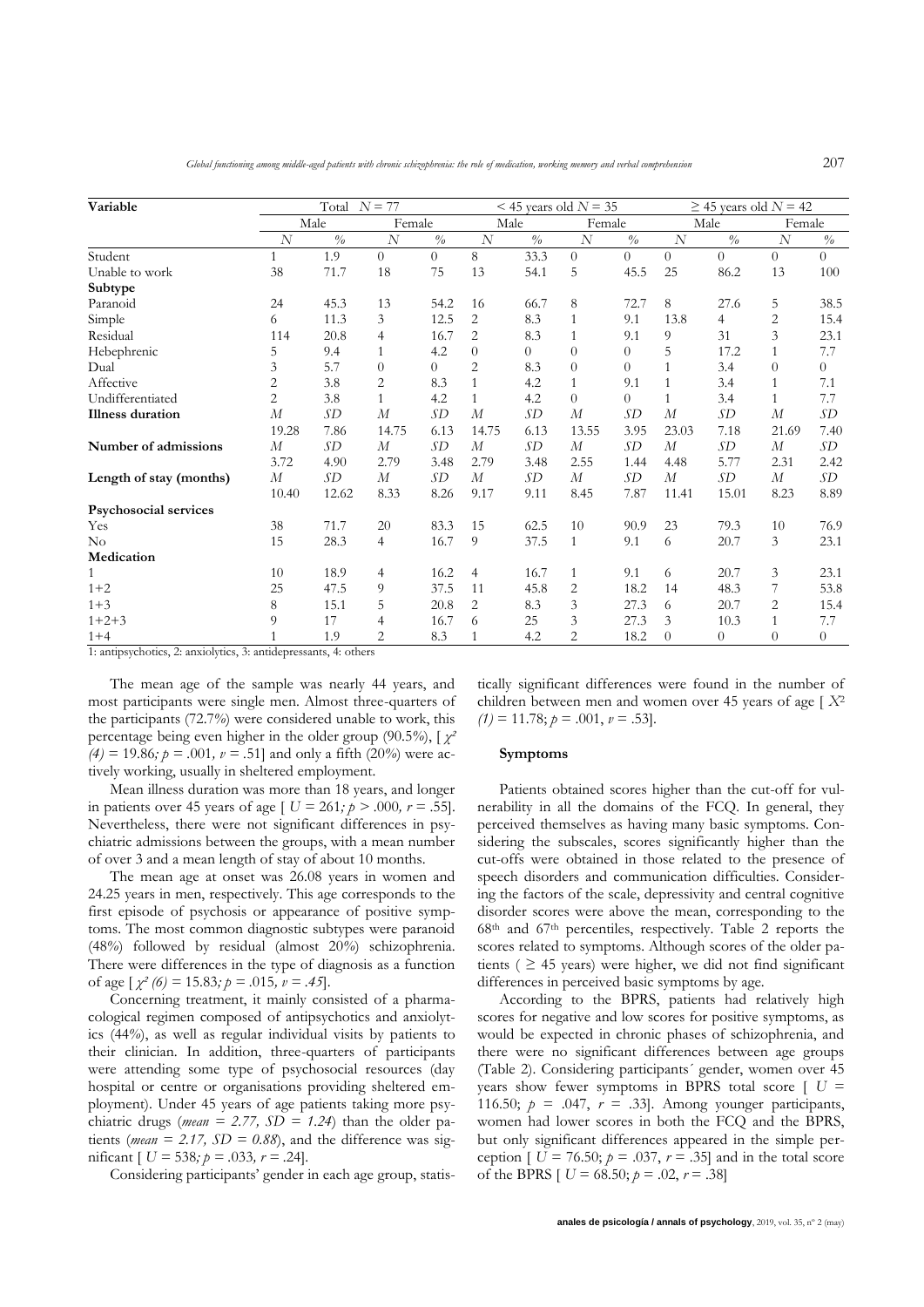208 *María Ruiz-Iriondo et al.*

**Table 2.** Symptoms assessed with the Frankfurt Complaint Questionnaire (FCQ) and Brief Psychiatric Rating Scale (BPRS).

|                                      | Total<br>$\leq$ 45 years old |       |                                                    |       |       |                | $> 45$ years old |               |       |                 |       |       |       |       |
|--------------------------------------|------------------------------|-------|----------------------------------------------------|-------|-------|----------------|------------------|---------------|-------|-----------------|-------|-------|-------|-------|
|                                      | $N = 77$                     |       | Male $N = 24$<br>Total $N = 35$<br>Female $N = 11$ |       |       | Total $N = 42$ |                  | Male $N = 29$ |       | Female $N = 13$ |       |       |       |       |
| <b>FCQ</b>                           | M                            | SD    | М                                                  | SD    | М     | SD             | $\boldsymbol{M}$ | SD            | М     | SD              | M     | SD    | M     | SD    |
| Loss of control $(0-8)$              | 3.96                         | 2.20  | 3.74                                               | 2.22  | 3.50  | 2.26           | 4.27             | 2.14          | 4.14  | 2.19            | 4.38  | 2.16  | 3.62  | 2.25  |
| Simple perception $(0-10)$           | 2.25                         | 2.64  | 1.91                                               | 2.54  | 1.17  | 1.65           | 3.55             | 3.38          | 2.52  | 2.72            | 2.76  | 2.54  | 2.00  | 3.13  |
| Complex perception (0-10)            | 3.51                         | 2.52  | 3.31                                               | 2.41  | 2.92  | 2.20           | 4.18             | 2.71          | 3.67  | 2.63            | 3.79  | 2.55  | 3.38  | 2.87  |
| Speech $(0-10)$                      | 5.71                         | 2.89  | 5.17                                               | 2.80  | 5.08  | 2.70           | 5.36             | 3.13          | 6.17  | 2.93            | 6.48  | 2.90  | 5.46  | 2.98  |
| Cognition and thought (0-10)         | 5.49                         | 2.90  | 5.43                                               | 3.11  | 5.08  | 2.98           | 6.18             | 3.40          | 5.55  | 2.77            | 5.59  | 2.83  | 5.46  | 2.72  |
| Memory $(0-10)$                      | 5.09                         | 2.53  | 5.00                                               | 2.58  | 4.67  | 2.59           | 5.73             | 2.49          | 5.17  | 2.53            | 5.48  | 2.62  | 4.47  | 2.22  |
| Motor behaviour (0-10)               | 3.18                         | 2.43  | 3.00                                               | 2.38  | 2.67  | 2.09           | 3.73             | 2.90          | 3.33  | 2.48            | 3.28  | 2.37  | 3.46  | 2.82  |
| Loss of automatisms $(0-10)$         | 5.06                         | 2.57  | 4.63                                               | 2.65  | 4.54  | 2.37           | 4.82             | 3.28          | 5.43  | 2.49            | 5.31  | 2.55  | 5.69  | 2.42  |
| Anhedonia (0-10)                     | 4.44                         | 2.43  | 4.29                                               | 2.36  | 4.42  | 2.24           | 4.00             | 2.68          | 4.57  | 2.52            | 4.83  | 2.22  | 4.00  | 3.10  |
| Irritability (0-10)                  | 4.96                         | 2.55  | 5.06                                               | 2.54  | 4.79  | 2.44           | 5.64             | 2.76          | 4.88  | 2.59            | 5.17  | 2.64  | 4.23  | 2.45  |
| Total                                | 43.69                        | 20.95 | 41.54                                              | 20.12 | 38.96 | 17.71          | 47.18            | 24.57         | 45.48 | 21.70           | 46.97 | 21.03 | 42.15 | 23.66 |
| Factor 1: central cognitive disorder | 11.03                        | 5.73  | 10.49                                              | 5.60  | 9.58  | 5.50           | 12.45            | 5.53          | 11.48 | 5.89            | 11.48 | 6.01  | 11.46 | 5.86  |
| Factor 2: perception and motility    | 8.56                         | 6.99  | 7.91                                               | 6.66  | 6.58  | 5.14           | 10.82            | 8.73          | 9.10  | 7.30            | 9.66  | 6.93  | 7.85  | 8.20  |
| Factor 3: depressivity               | 13.79                        | 5.35  | 13.23                                              | 5.27  | 13.38 | 4.92           | 12.91            | 6.20          | 14.26 | 5.45            | 14.69 | 5.41  | 13.31 | 5.63  |
| Factor 4: overstimulation            | 9.61                         | 4.44  | 9.20                                               | 4.32  | 8.92  | 4.07           | 9.81             | 4.97          | 9.95  | 4.56            | 10.57 | 4.47  | 8.54  | 4.62  |
| <b>BPRS</b> scale                    |                              |       |                                                    |       |       |                |                  |               |       |                 |       |       |       |       |
| Positive symptoms $(0-16)$           | 4.31                         | 2.50  | 4.20                                               | 2.87  | 3.79  | 2.99           | 5.09             | 2.50          | 4.40  | 2.87            | 4.48  | 2.29  | 4.23  | 1.96  |
| Negative symptoms $(0-16)$           | 8.31                         | 2.12  | 8.31                                               | 2.03  | 8.29  | 2.33           | 8.36             | 1.50          | 8.31  | 2.18            | 8.83  | 1.83  | 7.15  | 2.51  |
| Total $(0-43)$                       | 22.09                        | 5.84  | 21.54                                              | 5.91  | 20.08 | 6.38           | 24.73            | 2.93          | 22.55 | 5.82            | 23.31 | 6.04  | 20.85 | 5.11  |

## **Cognitive functioning**

Assessing cognitive deterioration using the SCIP, the scores in our sample were below the cut-offs proposed by Gómez-Benito et al. (2013). Participants performed worse

# than the scale's standardization sample. As would be expected, patients in the older group ( $\geq$  45 years) had a poorer cognitive performance, though the magnitude of the differences was small (Table 3).

#### **Table 3.** Cognitive functioning**.**

|                                                                                                                                                   | Total          |             | < 45 years old      |       | $\geq$ 45 years old |          |     |              |   | $<$ 45 years old        |            |            |      | $\geq$ 45 years old                                                  |          |                  |      |
|---------------------------------------------------------------------------------------------------------------------------------------------------|----------------|-------------|---------------------|-------|---------------------|----------|-----|--------------|---|-------------------------|------------|------------|------|----------------------------------------------------------------------|----------|------------------|------|
|                                                                                                                                                   | $N = 77$       |             | $N = 35$            |       |                     | $N = 42$ |     |              |   |                         | $N = 35$   |            |      |                                                                      | $N = 42$ |                  |      |
|                                                                                                                                                   |                |             |                     |       |                     |          |     |              |   | Male                    |            | Female     |      | Male                                                                 |          | Female           |      |
|                                                                                                                                                   |                |             |                     |       |                     |          |     |              |   | $N = 24$                |            | $N = 11$   |      | $N = 29$                                                             |          | $N = 13$         |      |
|                                                                                                                                                   | $\overline{M}$ | SD          | $\overline{M}$      | SD    | $\overline{M}$      | SD       | U   | ħ            | r | М                       | SD         | М          | SD   | $\boldsymbol{M}$                                                     | SD       | $\boldsymbol{M}$ | SD   |
| <b>SCIP</b>                                                                                                                                       |                |             |                     |       |                     |          |     |              |   |                         |            |            |      |                                                                      |          |                  |      |
| VLT-I (cut-off $\leq$ 21)                                                                                                                         | 14.78          | 4.75        | 15.71               | 4.87  | 14.00               | 4.56     |     |              |   |                         |            |            |      | 15.42 4.99 16.36 4.78 14.03                                          | 4.65     | 13.92            | 4.53 |
| WMT (cut-off $\leq$ 20)                                                                                                                           | 16.08          | 5.21        | 17.20               | 5.07  | 15.14               | 5.21     |     |              |   | 531 .036 .24 17.46 4.61 |            | 16.64 6.15 |      | 15.93                                                                | 5.43     | 13.38            | 4.35 |
| VFT (cut-off $\leq$ 19)                                                                                                                           | 14.55          | 4.56        | 14.51               | 4.52  | 14.57               | 4.65     |     |              |   |                         | 14.75 4.84 | 14.00      | 3.87 | 14.86                                                                | 4.78     | 13.92            | 4.46 |
| VLT-D (cut-off $\leq$ 7)                                                                                                                          | 2.60           | 2.19        | 3.54                | 2.16  | 1.81                | 1.92     |     | 409 .001 .39 |   | 3.46                    | 2.26       | 3.73       | 2.00 | 1.79                                                                 | 1.78     | 1.85             | 2.26 |
| $PST$ (cut-off $\leq 12$ )                                                                                                                        | 6.96           | 2.46        | 7.51                | 2.45  | 6.50                | 2.41     | 520 | $.026$ $.25$ |   | 7.46 2.72               |            | 7.64       | 1.85 | 6.69                                                                 | 2.30     | 6.08             | 2.69 |
| Overall score (cut-off $\leq 70$ )                                                                                                                |                | 54.73 14.14 | 58.26               | 13.17 | 51.79               | 14.39    |     |              |   |                         |            |            |      | 514 .002 .26 58.46 14.41 87.82 10.57 52.97 14.94 49.15 13.27         |          |                  |      |
| <b>WAIS-III</b>                                                                                                                                   |                |             |                     |       |                     |          |     |              |   |                         |            |            |      |                                                                      |          |                  |      |
| Similarities                                                                                                                                      | 9.18           | 2.69        | 8.49                | 3.13  | 9.76                | 2.14     |     |              |   |                         | 8.42 3.46  | 8.64       | 2.38 | 9.48                                                                 | 1.97     | 10.38            | 2.43 |
| Arithmetic                                                                                                                                        | 7.49           | 2.51        | 7.66                | 2.62  | 7.36                | 2.44     |     |              |   | 8.33                    | 2.84       | 6.18       | 1.17 | 7.41                                                                 | 2.32     | 7.23             | 2.77 |
| Digit Span                                                                                                                                        | 8.40           | 2.70        | 8.37                | 2.18  | 8.43                | 3.10     |     |              |   | 8.50                    | 2.04       | 8.09       | 2.54 | 8.48                                                                 | 3.41     | 8.31             | 2.35 |
| Information                                                                                                                                       | 9.08           | 2.70        | 8.34                | 3.18  | 9.69                | 2.08     |     | 517 .025 .25 |   | 8.83                    | 3.47       | 7.27       | 2.20 | 9.86                                                                 | 1.76     | 9.31             | 2.68 |
| Picture Completion                                                                                                                                | 8.66           | 2.55        | 9.11                | 2.85  | 8.29                | 2.23     |     |              |   | 8.92                    | 3.27       | 9.55       | 1.70 | 8.72                                                                 | 2.28     | 7.31             | 1.84 |
| <b>Block Design</b>                                                                                                                               | 7.87           | 2.23        | 7.77                | 2.59  | 7.95                | 1.92     |     |              |   | 8.00                    | 2.77       | 7.27       | 2.19 | 8.10                                                                 | 1.85     | 7.62             | 2.10 |
| Digit Symbol - Coding                                                                                                                             | 5.87           | 2.14        | 4.94                | 2.19  | 6.64                | 1.80     |     | 450 .003 .34 |   |                         | 5.08 2.26  | 4.64       | 2.11 | 6.79                                                                 | 1.59     | 6.31             | 2.21 |
| Full Scale IQ                                                                                                                                     |                | 84.49 11.66 | 82.77               | 12.04 | 85.93               | 11.28    |     |              |   |                         |            |            |      | 83.17 13.53 81.91 8.38 86.52 11.89 84.62 10.09                       |          |                  |      |
| <b>WCST</b>                                                                                                                                       |                |             |                     |       |                     |          |     |              |   |                         |            |            |      |                                                                      |          |                  |      |
| No. of trials $(0-128)$                                                                                                                           |                |             | 117.19 16.24 111.89 | 19.22 | 121.62              | 11.77    |     |              |   |                         |            |            |      | 508 .008 .30 108 0 20 87 120 36 11 79 121 21 12 46 122 54 10 49      |          |                  |      |
| Categories completed (0-6)                                                                                                                        | 4.34           | 1.86        | 5.20                | 1.18  | 3.62                | 2.02     | 398 |              |   | $.000$ 41 5.17 1.30     |            | 5.27       | 0.90 | 2.12                                                                 | 3.54     | 3.54             | 1.85 |
| No. of correct answers (34-98)                                                                                                                    |                | 73.95 13.08 | 78.54               | 9.78  | 70.12               | 14.32    |     |              |   |                         |            |            |      | 476.5, 008, 30, 75.67, 9.50, 84.82, 7.40, 14.16, 67.62, 67.62, 14.91 |          |                  |      |
| Total number of errors (10-94)                                                                                                                    |                | 43.12 20.48 | 33.34               | 15.24 | 51.26               | 20.87    |     |              |   |                         |            |            |      | 353.5, 000 .30 2.38 16.40 35.45 12.79 20.89 54.77 54.77 21.22        |          |                  |      |
| No. of perseverative errors (1-58)                                                                                                                |                | 17.68 12.33 | 12.00               | 8.91  | 22.40               | 12.88    |     |              |   |                         |            |            |      | 377.5,000,42 11.79 9.40 12.45 8.15 13.18 25.46 25.46 12.10           |          |                  |      |
| SCIP: Screen for Cognitive Impairment in Psychiatry; VLT-I: Verbal learning test - Immediate; WMT: Working memory test; VFT: Verbal fluency test; |                |             |                     |       |                     |          |     |              |   |                         |            |            |      |                                                                      |          |                  |      |

VLT-D: Verbal learning test – Delayed; PST: Processing speed test; WAIS-III: Wechsler Adult Intelligence Scale-Third Edition; WCST: Wisconsin Card Sorting Test

Evaluating cognitive performance with the WAIS-III, participants obtained close to average scores in all subtests, except for the processing speed task (Digit Symbol-Coding), in which they obtained very low scores. On the other hand,

the subtests in which they obtained the best scores were those related to verbal comprehension. For Similarities, Information and Digit Symbol-Coding, there were small differ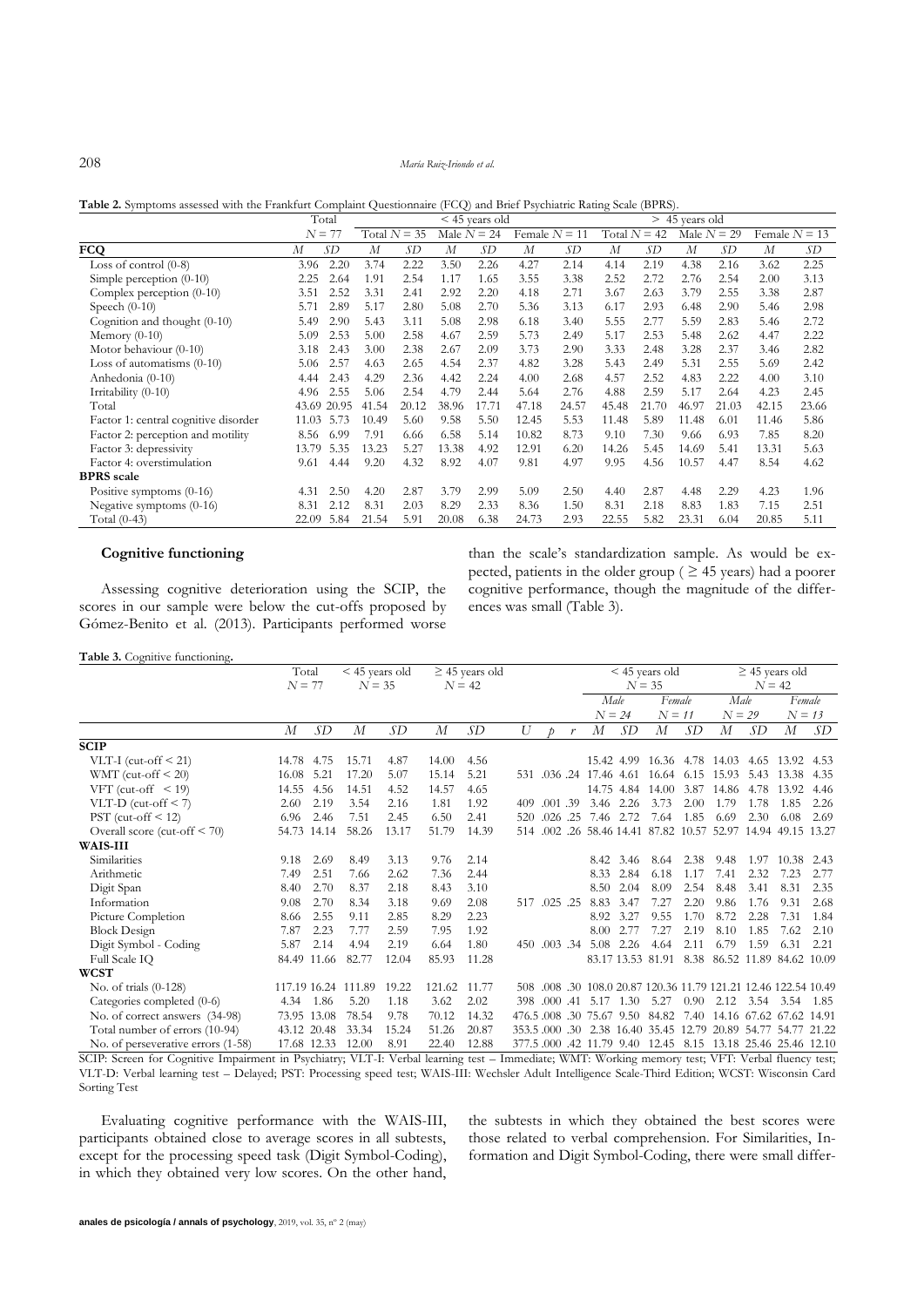ences as a function of age with the older participants ( $\geq 45$ ) years) obtaining better scores (Table 3).

In the WCST, participants needed many trials to complete the test, and though they completed many categories and made many perseverative errors. According to the cutoffs for interpreting the test scores (Heaton et al., 2009), patients had difficulties in tasks that require cognitive flexibility.

There were moderate differences in execution as a function of age in all the measures, younger patients being able to complete more categories, with fewer trials, more correct answers and fewer errors, indicating that they had less difficulty carrying out tasks related to executive function (Table 3). Considering gender, among older patients, there are no differences in cognitive functioning. Among younger participants, there are differences related to gender in the WAIS-III arithmetic test  $[U = 66.00; p = .01; r = .41]$  and in the number of total responses of the WCST  $\vert U = 68.50; p = .02$ ,  $r = .38$ ].

#### **Social functioning and quality of life**

Social functioning scores were above the cut-offs for the scale, except in the case of prosocial behaviour, in which participants indicated difficulties in socializing (going to museums, to a cinema, or shopping in a supermarket), as well as in establishing relations in places with lots of people or noise. In this case, the younger participants  $($  < 45 years) had more difficulties.  $[U = 530.50; \ p = .03, r = .24]$ 

Finally, in general, patients had higher scores in selfperceived quality of life than the mean in the Spanish benchmarking study (*mean = 4.67; SD = 0.76)*, but the older participants ( $\geq$  45 years) were more satisfied with their overall quality of life, though the difference was small  $\int U =$ 531.50;  $p = .028$ ,  $r = .25$ .

Considering gender, younger women have better social functioning and quality of life than men. We found statistically significant differences in the execution  $\int U = 44.00$ ;  $p =$ 0.001,  $r = .66$ ] and skills items of SFS [  $U = 82.50$ ;  $p = .022$ , *r*  $=$  .38], and living situation of LQoLP  $\vert U = 70.50; p = .02, r$ = .36]. Among older participants, women have better social functioning in execution  $\left[ U = 80.50; p = .002; r = .47 \right]$  and total score items of SFS  $[ U = 92.50; p = .009, r = .40]$ , but men have a better perception of their financial situation of the LQoLP  $[U = 113.50; p = .038, r = .32]$ 

**Table 4.** Social Functioning Scale and Lancashire Quality of Life Profile (LQoLP).

|                                 | Total<br>$N = 77$ |       | $<$ 45 years<br>$N = 32$ |           | >45 years<br>$N = 42$ |      | $<$ 45 years $N = 32$ |      |                  |      |               | $>45$ years $N = 42$ |                  |      |  |  |
|---------------------------------|-------------------|-------|--------------------------|-----------|-----------------------|------|-----------------------|------|------------------|------|---------------|----------------------|------------------|------|--|--|
|                                 |                   |       |                          |           |                       |      | $Male N = 24$         |      | Female $N = 11$  |      | $Male N = 29$ |                      | Female $N = 13$  |      |  |  |
|                                 | $\boldsymbol{M}$  | SD    | $\boldsymbol{M}$         | SD        | $\boldsymbol{M}$      | SD   | $\boldsymbol{M}$      | SD   | $\boldsymbol{M}$ | SD   | М             | SD                   | $\boldsymbol{M}$ | SD   |  |  |
| <b>Social Functioning Scale</b> |                   |       |                          |           |                       |      |                       |      |                  |      |               |                      |                  |      |  |  |
| Isolation-Involvement (0-6)     | 4.04              | 0.99  |                          | 3.94 1.11 | 4.12                  | 0.88 | 3.92                  | 1.21 | 4.00             | 0.89 | 4.07          | 0.92                 | 4.23             | 0.83 |  |  |
| Communication (0-3)             | 1.77              | 0.84  |                          |           | 1.66 0.91 1.86 0.78   |      | 1.63                  | 0.82 | 1.73             | 1.10 | 1.90          | 0.72                 | 1.77             | 0.92 |  |  |
| Prosocial behaviour (0-12)      | 3.91              | 2.65  | 3.17                     | 2.69      | 4.52 2.48             |      | 3.29                  | 2.76 | 2.91             | 2.66 | 4.52          | 2.69                 | 4.54             | 2.02 |  |  |
| Execution $(0-9)$               | 6.60              | 2.25  |                          |           | 6.54 1.90 6.64 2.53   |      | 5.92                  | 1.82 | 7.91             | 1.30 | 5.86          | 2.64                 | 8.38             | 0.96 |  |  |
| Skills $(0-6)$                  | 5.52              | 0.99  |                          |           | 5.49 1.04 5.55 0.96   |      | 5.25                  | 1.82 | 7.91             | 1.30 | 5.38          | 1.11                 | 5.92             | 0.28 |  |  |
| Activities (0-3)                | 0.87              | 0.99  | 0.80                     |           | $1.02 \quad 0.92$     | 0.97 | 1.00                  | 1.10 | 0.36             | 6.00 | 0.00          | 0.79                 | 0.90             | 1.23 |  |  |
| Work $(2-4)$                    | 3.66              | 0.47  |                          |           | 3.63 0.49 3.69 0.47   |      | 3.54                  | 0.51 | 3.82             | 0.40 | 3.69          | 0.47                 | 3.70             | 0.48 |  |  |
| Overall score $(0-43)$          | 26.43             | 4.95  | 25.14 5.00 27.14 4.79    |           |                       |      | 24.46                 | 5.48 | 26.64            | 3.50 | 25.97         | 4.87                 | 29.77            | 3.49 |  |  |
| <b>LQoLP</b>                    |                   |       |                          |           |                       |      |                       |      |                  |      |               |                      |                  |      |  |  |
| Wellbeing (1-7)                 | 4.77              | 1.19  | 4.43                     |           | 1.19 5.05 1.12        |      | 4.29                  | 1.30 | 4.73             | 0.90 | 5.14          | 1.02                 | 4.85             | 1.34 |  |  |
| Work (3-21)                     | 11.95             | 3.88  | 11.00 4.12 12.74 3.51    |           |                       |      | 10.42                 | 4.49 | 12.27            | 2.97 | 12.93         | 3.56                 | 12.31            | 3.54 |  |  |
| Leisure $(3-21)$                | 14.73             | 3.23  | 14.74 3.21 14.71 3.28    |           |                       |      | 14.42                 | 3.14 | 15.45            | 3.39 | 14.90         | 3.33                 | 14.31            | 3.27 |  |  |
| Religion $(2-14)$               | 9.65              | 12.41 |                          |           | 7.63 2.96 8.71 2.84   |      | 7.29                  | 2.76 | 8.36             | 3.38 | 8.41          | 3.04                 | 9.38             | 2.33 |  |  |
| Finances $(2-14)$               | 9.32              | 3.22  | 8.23                     |           | 3.49 10.00 2.62       |      | 8.50                  | 3.56 | 7.64             | 3.41 | 10.45         | 2.70                 | 9.00             | 2.20 |  |  |
| Living situation (7-49)         | 33.32             | 6.68  | 31.91 7.26 34.50 5.99    |           |                       |      | 30.42                 | 6.29 | 35.18            | 8.42 | 35.21         | 5.54                 | 32.92            | 6.87 |  |  |
| Safety $(2-14)$                 | 10.27             | 2.60  |                          |           | 9.91 2.83 10.57 2.39  |      | 9.54                  | 2.78 | 10.73            | 2.87 | 11.00         | 1.95                 | 9.62             | 3.04 |  |  |
| Family relations (3-21)         | 10.81             | 3.32  |                          |           | 10.26 2.94 11.26 3.58 |      | 9.75                  | 2.74 | 11.36            | 3.20 | 10.66         | 3.01                 | 12.62            | 4.44 |  |  |
| Social relations (3-14)         | 9.70              | 2.63  |                          |           | 9.69 2.47 9.67 2.70   |      | 9.42                  | 2.41 | 10.27            | 2.61 | 9.59          | 2.54                 | 9.85             | 3.13 |  |  |
| Health $(3-21)$                 | 14.96             | 3.17  |                          |           | 14.74 3.69 15.14 2.69 |      | 13.96                 | 3.53 | 16.45            | 3.61 | 15.14         | 2.37                 | 15.15            | 3.41 |  |  |
| Overall score (1-7)             | 5.16              | 1.32  |                          |           | 4.86 1.57 5.40 1.04   |      | 4.63                  | 1.74 | 5.36             | 1.75 | 5.45          | 0.91                 | 5.31             | 1.32 |  |  |

To analyze the weight of various differential variables statistically associated with the variable criteria (more or less than 45 years), we used logistic regression. The obtained model consists of number of drugs, verbal learning delayed of SCIP, errors in WCST, similarities and digit symbol coding of WAIS and shows a  $X^2$  (5, N 77) = 55.70*;*  $p < .000$ 

and the test of *Hosmer-Lemeshow* is not significant *X<sup>2</sup>* (8, *N* 77) = 3.25;  $p < 0.92$ . The model explains the 68.8% of the variance (*Nagelkerke R<sup>2</sup>* ) and correctly classifies 80.5*%* of the subjects, with a level 77.1% of specificity and 83.3*%* of sensitivity (Table 5).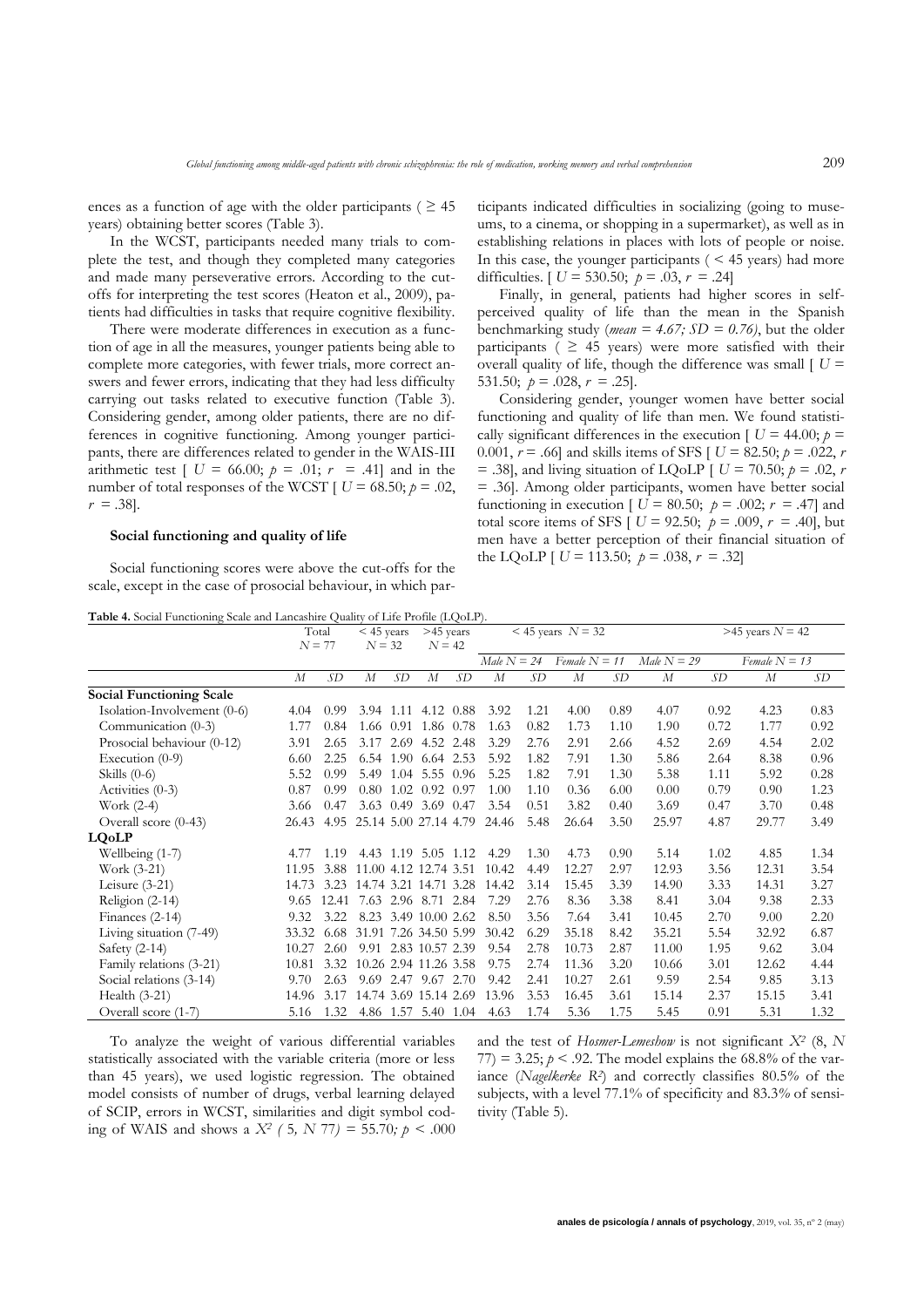210 *María Ruiz-Iriondo et al.*

| <b>Table 5.</b> Predictive variables in patients $> 45$ years old with chronic schizophrenia. |  |  |  |
|-----------------------------------------------------------------------------------------------|--|--|--|
|-----------------------------------------------------------------------------------------------|--|--|--|

| <b>Table 9.</b> I redictive variables in patients $\epsilon$ +3 years old with chronic schizophicina.<br><b>Variables</b> |         | SЕ<br>OR<br>$95%$ CI |      |                 | Wald  |      |
|---------------------------------------------------------------------------------------------------------------------------|---------|----------------------|------|-----------------|-------|------|
| Number of psychotropic drugs                                                                                              | $-1.24$ | 0.42                 | 0.29 | $[0.12 - 0.66]$ | 8.51  | .004 |
| Verbal learning delayed-SCIP                                                                                              | $-0.57$ | 0.21                 | 0.56 | $[0.37 - 0.85]$ | 7.17  | .007 |
| Total errors-WCST                                                                                                         | 0.07    | 0.02                 | 07،، | [1.03 - 1.12]   | 11.98 | .001 |
| Similarities-WAIS                                                                                                         | 0.39    | 0.14                 | 1.48 | 1.11 - 1.97 1   | 7.31  | .007 |
| Digital symbol coding-WAIS                                                                                                | 0.72    | 0.25                 | 2.06 | 1.26 - 3.37     | 8.31  | .004 |
| Constant                                                                                                                  | $-6.39$ | 2.04                 | 0.00 |                 | 9.78  | .002 |

## **Discussion and conclusions**

In this study, we describe the sociodemographic and symptom profile, cognitive performance, social functioning and satisfaction with quality of life in a sample of patients with chronic schizophrenia, representative of the population seen in public health service. We also indicate differences between schizophrenia patients younger and older than 45 years of age and between men and women in each subgroup.

Awareness of such differential characteristics may help to improve the design of intervention strategies focused on the most pressing needs of patients, as well as facilitating the development of interventions focusing on the deficits of young and middle-age people with chronic schizophrenia (Mueller, Schmidt & Roder, 2013).

Schizophrenia interrupts patients' daily lives. This reality is reflected in 36*%* of our sample having only completed primary education, 89*%* being single, and 77*%* being unable to work. The illness is diagnosed in people between 20 and 25 years of age, in the prime of their lives, and has a marked impact on their quality of life, expectations and goals. From the diagnostic point of view, paranoid (48*%*), residual (19*%*) and simple (11*%*) schizophrenia were found to be the most common subtypes of schizophrenia, in line with the findings of Rocca et al. (2016). Further, patients had had a mean of three psychiatric admissions, lasting almost a year.

Regarding symptoms, participants self-report having many basic psychotic symptoms. In fact, FCQ scores were above the mean (around the  $67<sup>th</sup>$  percentile) in all the subscales and factors, independent of age. This is in agreement with previous research (Gross & Huber, 1996; Shultze-Lutter, 2009): basic symptoms are a core part of the illness, primary in nature and closely linked to the neurobiological substrate. Patients have anomalous subjective experiences, distinct from psychotic symptoms, that lead to secondary responses used as coping strategies, and these may occur much earlier than the manifestation of positive symptoms, as well as at the start of relapses, together with stress, and chronically as a pure defect syndrome (Comparelli et al., 2014). In this context, it seems important to study these symptoms since they persist over time, independently of age, as has been shown in a recent study (Miret, Fatjó-Vilas, Peralta & Fañanás, 2016).

Concerning positive and negative symptoms, as would be expected in a sample of patients with chronic schizophrenia, negative symptoms were more common, and no differences being found by age (  $\le$  or  $\ge$  45 years). Therefore, it seems that the treatments administered in mental health services, both pharmacological and psychological, do not impact significantly on negative symptoms (Kirpatrick, Fenton, Carpenter & Marder, 2006). Specifically, asociality, anhedonia, affective flattening and alogia are challenging to treat and represent an important gap in our understanding of the illness, given their chronic nature, their influence on patients' lives and the lack of improvement observed (Harvey & Strassing, 2012). In recent years, patients have started to receive behavioural activation interventions, with promising results (Fernandez-Martín, Fonbellida & Montero-Fernández, 2014).

From the cognitive point of view, our results suggest that participants show a high level of cognitive deterioration. They present poor performance in tasks associated with motor coordination, visual perception, perceptual speed, and accuracy. Also, low scores in tasks measuring processing speed are related to difficulties in visuomotor skills, distraction, and slowness, as well as lack of interest in performing the task. A review by Dickinson, Ramsey and Gold (2007) suggests that poor performance in processing speed is a key feature of cognitive impairment associated with schizophrenia. Additionally, Knowles, David and Reichenberg (2010) found that processing speed deterioration associated with schizophrenia is notably influenced by other factors, especially amount of doses of antipsychotic medication.

Regarding executive function, participants in our sample did not show severe problems of rigidity in cognitive conceptualisation and flexibility tasks, although older patients achieved poorer scores in all the sections of the WCST. Further, our patients completed more categories and made fewer perseverative errors than the participants in the study made by Bozikas, Kosmidis, Kiosseoglou and Karavatos (2006) that assessed patients of a similar type but with shorter illness duration. Our findings also differ from those of Carceller et al. (2014), whose patients, also with a shorter duration of illness, performed worse on the WCST.

Orellana and Slachevsky (2013) found that both patients, with first episodes and those with chronic schizophrenia, have difficulty inhibiting previously learned responses and fail to pay attention to relevant stimuli, and hence, they make perseverative errors. This suggests that patients present difficulties in the inhibition of inappropriate responses (Orellana & Slachevsky, 2013)

With regards to cognitive deterioration as a function of age, several studies have found poorer performance in older patients (Bowie et al., 2008; Harvey et al., 1999; Friedman et al., 2001), above all on information processing (Granholm,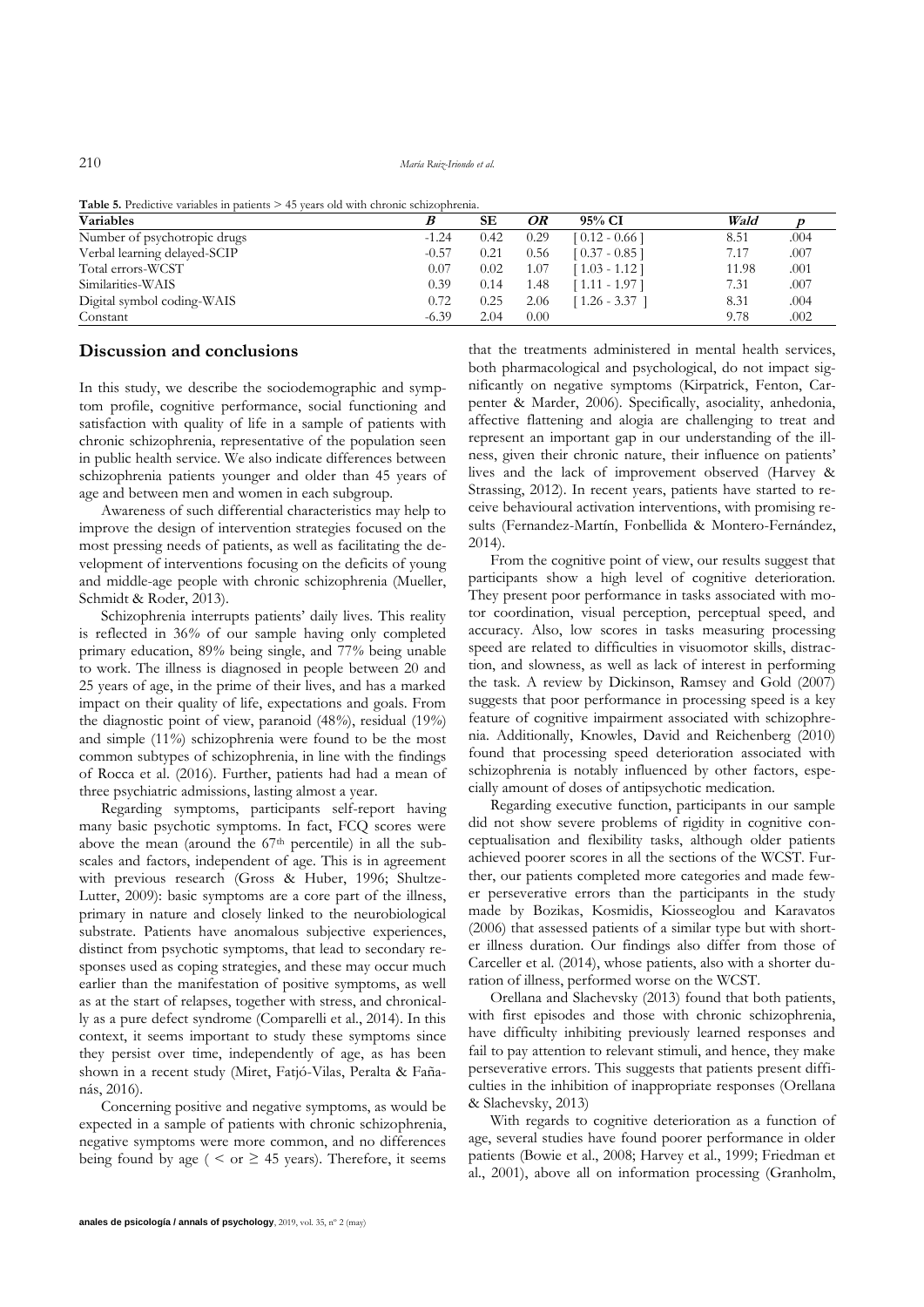Morris, Asarnov, Chock & Jeste, 2000), executive function, and working memory tasks, with results being similar on other tasks, such in verbal skills (Bowie et al., 2008; Fucetola et al., 2000). Our results are in agreement with these previous findings.

In our sample, the social functioning scores were above means for the scale. Generally, participants rated their social functioning as good, especially those  $\geq$  45 years of age. This finding could be explained by the fact that three-quarters of participants attended some type of psychosocial resources. Notably, however, younger individuals had lower rates of satisfaction and wellbeing in terms of socialization, and particularly in prosocial behaviour.

There may be various reasons for this: a) they still have high expectations of life that they now know they will not achieve, and this may lead to feelings of low self-efficacy; b) the burden of social-stigma and self-stigma heighten their isolation as they anticipate experiencing social rejection; and c) the low scores obtained represent the expression of the experiential dimension or lack of involvement with their environment, associated with their negative symptoms. In contrast, older patients may have adapted to their illness, having lived with it for many years (Angermeyer, Beck, Dietrich & Holzinger, 2004; Corrigan & Watson, 2002; García-Portilla & Bobes, 2013; Vauth, Kleim, Wirtz & Corrigan, 2007).

Finally, patients consider themselves to have a good quality of life. These values are also above the cut-offs for the instrument used, especially in older patients. In a previous study assessing perceived quality of life from a multiinformant perspective (Gabaldon, Ruiz-Iriondo & Bobowik, 2013), considering ratings of the patient, as well as their assigned clinician and relatives, it was found that patients' selfassessments were the most positive. This perception may have an adaptive function, regarding the chronicity of illness and its associated limitations (Jobe & Harrow, 2005; Fervaha, Foussias, Agid & Remington, 2014).

To conclude, the patients assessed in our study had characteristics of chronic schizophrenia in terms of duration of illness, symptoms and cognitive performance. The basic symptoms, together with the cognitive impairment associated

## **References**

- Andreasen, R., Oades, L. G., & Caputi, P. (2011). *Conceptualizing Recovery: A consumer-oriented approach in psychological recovery: beyond mental illness*. UK: John Wiley & Sons, Ltd. <http://doi.org/10.1002/9781119975182.ch.2>
- Angermeyer, M. C., Beck, M., Dietrich, S., & Holzinger, A. (2004). The stigma of mental illness: patients' anticipations and experiences. *International Journal of Social Psychiatry, 50,* 153-162. [https://doi.org/10.1177/0020764004043115.](https://doi.org/10.1177/0020764004043115)
- Birchwood, M., Smith, J., Cochrane, R., Wetton, S., & Copestake S. (1990). The social functioning scale: the development and validation of a new scale of social adjustment for use in family intervention programmes with schizophrenic patients. *British Journal of Psychiatry, 157,* 853-859.
- Bowie, C. R., Reichenberg, A., McClure, M. M., Leung, W. L., & Harvey, P. D. (2008). Age- associated differences in cognitive performance in older community welling schizophrenia patients: Differential sensitivity of clinical neuropsychological and experimental information processing

with chronic schizophrenia, have a negative impact on patients' functioning (Fervaha et al., 2014; Fossias et al., 2011), with a low level of prosocial behavior and a high rate, 72*%* of our sample, being unable to work.

#### *Clinical implications*

The implementation of multicomponent psychological treatment programs, who work on cognitive and social skills, is of interest to improve the overall functioning of patients with chronic schizophrenia and to avoid the cognitive deterioration associated with the disorder. That is, it would be useful to incorporate programs to improve cognitive functions (i.e. working memory, abstract reasoning, and executive functions), and a readjustment of pharmacological treatment, to prevent the cognitive decline of these patients and improve both their social functioning as the quality of life. In the case of younger patients, it would be essential to work on strategies to adapt to the disease, improve social skills and promote recovery to achieve a better quality of life (Andreasen, Oades & Caputti, 2011).

The limitations of this study include the relatively small sample size, the use of a cross-sectional design, and the lack of an instrument to specifically assess negative symptoms. On the other hand, it also has certain strengths such as the global description of the sample at the level of symptoms, and cognitive and social functioning, providing us with a clear picture of the status of a sample of outpatients with chronic schizophrenia. It would be interesting for future research to carry out psychological intervention programs taking into account the age of the participants and gender; to work in the improvement of the cognitive functioning in the older subjects, and in the adaptation to the disease of the younger patients to, in this way, avoid isolation and achieve an improvement in their social rehabilitation.

Further, our study indicates areas on which we should place emphasis, especially in patients under 45 years of age, to minimise further cognitive deterioration and promote better social integration.

test. *Schizophrenia Research, 106,* 50- 5[8.https://dx.doi.org/10.1016%2Fj.schres.2007.10.026.](https://dx.doi.org/10.1016%2Fj.schres.2007.10.026)

- Bozikas, V. P., Kosmidis, M. H., Kiosseoglou, G., & Karavatos, A. (2006). Neuropsychological profile of cognitively impaired patients with schizophrenia. *Comprehensive Psychiatry, 47,* 136-143. [https://doi.org/10.1016/j.comppsych.2005.05.002.](https://doi.org/10.1016/j.comppsych.2005.05.002)
- Carceller, M., Portella, M. J., Carmona, C., Rametti, G., Puigdemont, D., Figueras, M., Fernández-Vidal, A., Villalta, L., & Álvarez, E. (2014). Efectos neuropsicológicos del tratamiento de mantenimiento con Clozapina en el trastorno psicótico resistente. *Actas Españolas de Psiquiatría, 42*, 68-73.
- Carson, N. J. (2006). *Fisiología de la conducta.* Madrid: Pearson.
- Cohen, C. I., Vahia, I., Reyes, P., Diwan, S., Bankole, A. O., & Palekar, N. (2008). Focus on geriatric psychiatry: schizophrenia in later life: clinical symptoms and social well-being. *Psychiatric Services, 9*, 232-234. [https://doi.org/10.1176/ps.2008.59.3.232.](https://doi.org/10.1176/ps.2008.59.3.232)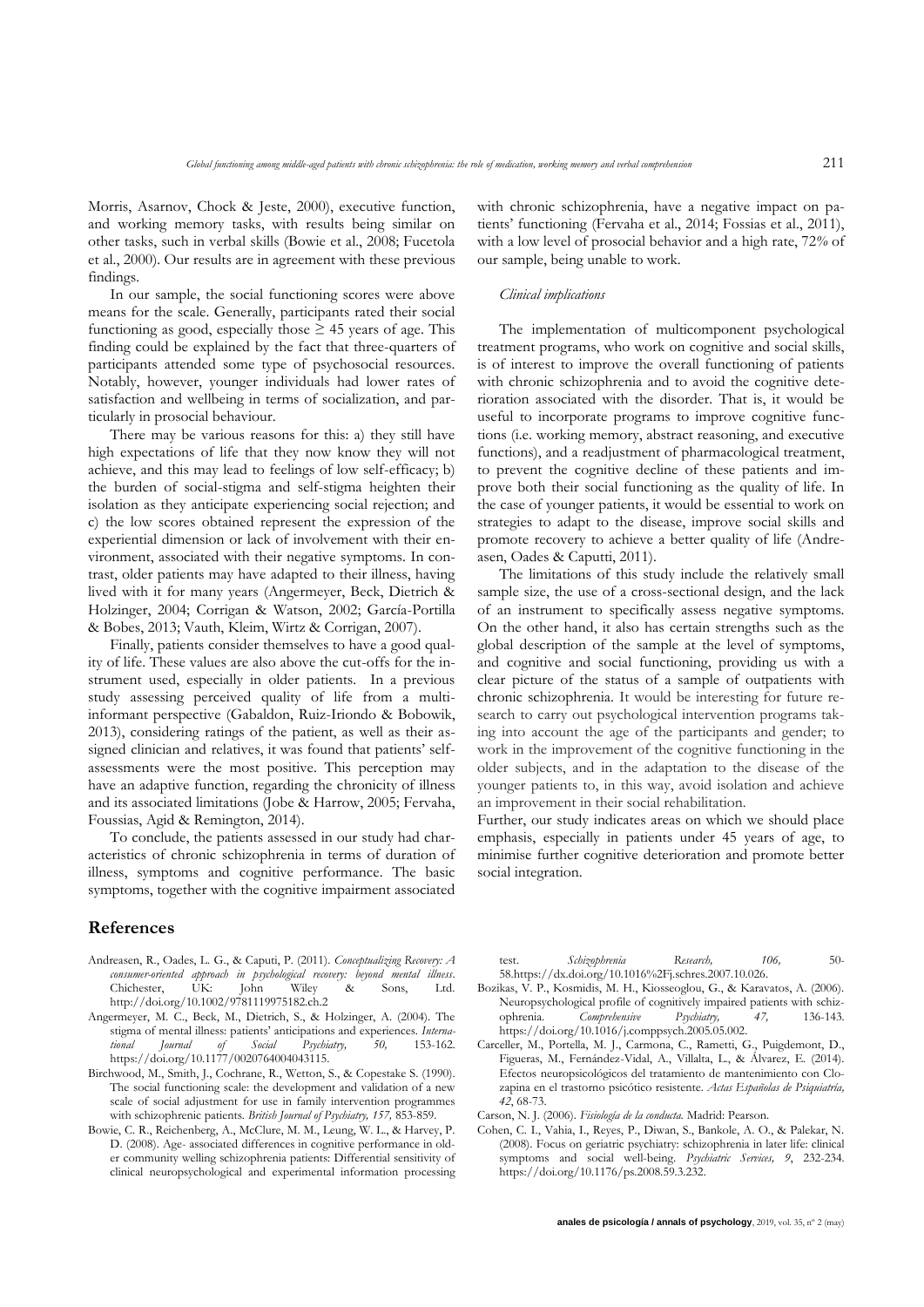- Comparelli, A., de Carolis, A., Emili, E., Rigucci, S., Falcone, I., Corigliano, V., Curto, M., Trovini, G., Dehning, J., Kotzalidis, G. D., & Girardi, P. (2014). Basic symptoms and psychotic symptoms: the relationships in the at risk mental states, first episode and multi-episode schizophrenia.<br> *Comprehensive* Psychiatry, 55, 785-791.  $Comprehensive$ [https://doi.org/10.1016/j.comppsych.2014.01.006.](https://doi.org/10.1016/j.comppsych.2014.01.006)
- Corrigan, P. W., & Watson, A. (2002). The paradox of self-stigma and mental illness. *Clinical Psychology; Research & Practice, 9,* 35-53. [https://doi.org/10.1093/clipsy.9.1.35.](https://doi.org/10.1093/clipsy.9.1.35)
- Dickinson, D., Ramsey, M. E., & Gold, J. M. (2007). Overlooking the obvious: a meta-analytic comparison of digit symbol coding tasks and other cognitive measures in schizophrenia. *Archives of General Psychiatry, 64,* 532-542. [https://doi.org/10.1001/archpsyc.64.5.532.](https://doi.org/10.1001/archpsyc.64.5.532)
- Fernández-Martin, L. C., Fombellida, C., & Montero-Fernández, C. (2014). Behavioral activation therapy for negative symptoms in schizophrenia: a clinical case. *Norte de Salud Mental 49,* 76-81.
- Fervaha, G., Foussias, G., Agid, O., & Remington, G. (2014). Motivational and neurocognitive deficits are central to the prediction of longitudinal functional outcome in schizophrenia. *Acta Psychiatrica Scandinavica, 130,* 290-299. [https://doi.org/10.1111/acps.12289.](https://doi.org/10.1111/acps.12289)
- Foussias, G., Mann, S., Zakzanis, K. K., van Reekum, R., Agid, O., & Remington, G. (2011). Prediction of longitudinal outcome in schizophrenia: the impact of baseline motivational deficits. *Schizophrenia Research, 132,* 427-439. [https://doi.org/10.1016/j.schres.2011.06.026.](https://doi.org/10.1016/j.schres.2011.06.026)
- Friedman, J. I., Harvey, P. D., Coleman, T., Moriarty, P. J., Bowie, C. R., Parrella, M., White, L., Adler, D., & Davies, K. L. (2001). Six-year follow-up study of cognitive and functional status across the lifespan in schizophrenia: a comparison with Alzheimer's disease and normal ag-<br>ing. American [ournal of Psychiatry, 158, 1441-1448] ing. *American Journal of Psychiatry*, [http://doi.org/10.1176/appi.ajp.158.9.1441.](http://doi.org/10.1176/appi.ajp.158.9.1441)
- Fucetola, R., Seidman, L. J., Kremen, W. S., Faraone, S. V., Goldstein, J. M., &Tsuang, M. T. (2000). Age and neuropsychologic function in schizophrenia: a decline in executive abilities beyond that observed in<br>healthy volunteers. Biological Psychiatry. 48. 137-146. healthy volunteers. *Biological Psychiatry, 48,* 137-146. [http://psycnet.apa.org/doi/10.1016/S0006-3223\(00\)00240-7.](http://psycnet.apa.org/doi/10.1016/S0006-3223(00)00240-7)
- Fuentes-Durá, I., Romero-Peris, M., Dasí-Vivó, C., & Ruiz-Ruiz, J. C. (2010). Versión abreviada del WAIS III para su uso en la evaluación de pacientes con esquizofrenia. *Psicothema, 22,* 202-207.
- Fusar-Poli, P., Borqwardt, S., Bechdolf, A., Addington, J., Riecher-Rössler, A., Schultze-Lutter, F., Keshavan, M., Wood, S., Ruhrmann, S., Seidman, L. J., Valmaggia, L., Cannon, T., Velthorst, E., de Haan, L., Cornblatt, B., Bonoldi, I., Birchwood, M., McGlashan, T., Carpenter, W., McGorry, P., Klosterkötter, J., McGuire, P., & Young, A. (2013). The psychosis high-risk state: a comprehensive state of the art review. *JAMA Psychiatry, 70*, 107-120. [https://doi.org/10.1001/jamapsychiatry.2013.269.](https://doi.org/10.1001/jamapsychiatry.2013.269)
- Gabaldon, O., Ruiz-Iriondo, M., & Bobowik, M. (2013). Multi-informant perception of quality of life and adaptation in chronic schizophrenia*. Spanish Journal of. Psychology, 16,* 1-[8.http://doi.org/10.1017/sjp.2013.98.](http://doi.org/10.1017/sjp.2013.98)
- García-Portilla, P., & Bobes, J. (2013). Ante el nuevo reto de identificar el síndrome negativo de la esquizofrenia. *Revista de Psiquiatría y Salud Mental, 6,* 141-143[. http://doi.org/10.1016/j.rpsmen.2013.10.001.](http://doi.org/10.1016/j.rpsmen.2013.10.001)
- Gómez-Benito, J., Guilera, G., Pino, O., Rojo, E., Tabarés-Seisdedos, R., Safont, G., Martinez-Arán, A., Franco, M., Cuesta, M. J., Crespo-Facorro, B., Bernardo, M., Vieta, E., Purdon, S. E., Mesa, F., Rejas, J., and the Spanish Working Group in Cognitive Function. (2013). The screen for cognitive impairment in psychiatry: diagnostic-specific standardization in psychiatric ill patients. *BMC Psychiatry, 13,* 12[7.https://doi.org/10.1186/1471-244X-13-127.](https://doi.org/10.1186/1471-244X-13-127)
- Granholm, E., Morris, S., Asarnov, R. F., Chock, D., & Jeste, D. V. (2000) .Accelerated age related decline in processing resources in schizophrenia: evidence from pupillary responses recorded during the span of apprehension task. *Journal of the International Neuropsychological Society, 6,* 30- 43.
- Gray, J. A., & Roth, B. L. (2007). Molecular targets for treating cognitive dysfunction in schizophrenia. *Schizophrenia Bulletin, 33,* 1100-1119. [https://dx.doi.org/10.1093%2Fschbul%2Fsbm074.](https://dx.doi.org/10.1093%2Fschbul%2Fsbm074)
- Gross, G., & Huber, G. (1996). The true onset of schizophrenia in its meaning for the view of the disorder. *Neurology, Psychiatry and Brain Research, 4,* 93-102.
- Häfner, H., & an der Heiden, W. (2008). Course and outcome, in: K. T. Mueser, & D. V Jeste (Eds.), *Clinical handbook of schizophrenia.* New York: The Guilford Press.
- Harvey, P. D., Silverman, J. M., Mohs, R. C., Parrella, M., White, L., Powchik, P., Davidson, M., & Davis, K. L. (1999). Cognitive decline in late-life schizophrenia: a longitudinal study of geriatric chronically hospitalized patients. *Biological Psychiatry, 45,* 32-40.
- Harvey, P. D., & Strassing, M. (2012). Predicting the severity of everyday functional disability in people with schizophrenia: cognitive deficits, functional capacity, symptoms and health status. *World Psychiatry, 11,* 73-79.
- Heaton, R. K., Chelune, G. J., Talley, J. L., Kay, G. G., & Curtiss, G. (1993). *Wisconsin card sorting test manual (revised an expanded).* Odessa, Florida: Psychological Assessment Resources, Inc.
- Heaton, R. K., Chelune, G. J., Talley, J. L., Kay, G. G., & Curtiss, G. (2009). *Test de clasificación de tarjetas de Wisconsin*. Madrid: TEA Ediciones.
- Jimeno-Bulnes, N., Jimeno-Valdés, A., & Vargas-Aragón, M. L. (1996). *El síndrome psicótico y el inventario de Frankfurt: conceptos y resultados*. Barcelona: Springer-Verlag.
- Jobe, T. H., & Harrow, M. (2005). Long term outcome in patients with schizophrenia: a review. *Canadian Journal of Psychiatry, 58*, 892-900. [https://doi.org/10.1177/070674370505001403.](https://doi.org/10.1177/070674370505001403)
- Kirpatrick, B., Fenton, W., Carpenter, W. T., & Marder, S. T. (2006). The NIMH-MATRICS consensus statement on negative symptoms. *Schizophrenia Bulletin, 32,* 296-303[. https://doi.org/10.1093/schbul/sbj053.](https://doi.org/10.1093/schbul/sbj053)
- Klosterkötter, J., Rurhman, S., Schultze-Lutter, F., Sakalongas, R. K. R., Linszen, D., Birchwood, M., Juckel, G., Morrison, A. P., Vázquez-Barquero, J. L., Hambrecht, M., Graf von Raventlow., and the EPOS group. (2005). The European prediction of psychosis study (EPOS): integrating early recognition and intervention in Europe. *World Psychiatry, 4,* 161-167.
- Klosterkötter, J., Schultze-Lutter, F., Benchdorf, A., & Rurhman, S. (2011). Prediction and prevention of schizophrenia: what has been achieved and where to go next*. World Psychiatry, 10,* 165-174.
- Knowles, E. M., David, A. S., & Reichenberg, A. (2010). Processing speed deficits in schizophrenia: re-examining the evidence. *American Journal of Psychiatry, 167,* 828-835. [https://doi.org/10.1176/appi.ajp.2010.09070937.](https://doi.org/10.1176/appi.ajp.2010.09070937)
- McGrath, J., Saha, S., Welham, J., El Saadi, O., MacCauley, C., & Chant, D. (2004). A systematic review of the incidence rate of schizophrenia: the distribution of rates and influence of sex, urbanicity, migrant status and methodology. *BMC Medicine, 2*, 13. [https://doi.org/10.1186/1741-](https://doi.org/10.1186/1741-7015-2-13) [7015-2-13.](https://doi.org/10.1186/1741-7015-2-13)
- Miret, S., Fatjó-Vilas, M., Peralta, V., & Fañanás, L. (2016). Síntomas básicos en la esquizofrenia, su estudio clínico y relevancia en investigación. *Revista de Psiquiatría y Salud Mental, 9,* 111-122. [https://doi.org/10.1016/j.rpsm.2015.10.007.](https://doi.org/10.1016/j.rpsm.2015.10.007)
- Mueller, D. R., Schmidt, S. J., & Roder, V. (2013). Integrated psychological therapy: effectiveness in schizophrenia inpatient settings related to patients' age. *American Journal of Geriatric Psychiatry, 21,* 231-241. [https://doi.org/10.1016/j.jagp.2012.12.011.](https://doi.org/10.1016/j.jagp.2012.12.011)
- NICE (National Institute for Health and Clinical Excellence) (2014). *Psychosis and schizophrenia in adults: prevention and management.* [CG78]. Retrieved fro[m https://www.nice.org.uk/guidance/cg178.](https://www.nice.org.uk/guidance/cg178)
- Oliver, J. P. J., Huxley, P. J., Priebe, S., & Kaiser, W. (1997). Measuring the quality of life of severely mentally ill people using the Lancashire Quality of Life Profile. *Social Psychiatry and Psychiatric Epidemiology, 32*, 76-83.
- Orellana, G., & Slachevsky, A. (2013). Executive functioning in schizo-<br>phrenia. Frontiers in Psychiatry. 24. 2-35. phrenia. *Frontiers in Psychiatry, 24,* 2-35. [https://doi.org/10.3389/fpsyt.2013.00035.](https://doi.org/10.3389/fpsyt.2013.00035)
- Overall, L. E., & Gorham, D. R. (1962). The brief psychiatric rating scale.<br> *Psychological* Reports,  $10$ ,  $799-812$ .  $P<sub>sycbological</sub>$ [http://psycnet.apa.org/doi/10.2466/pr0.1962.10.3.799.](http://psycnet.apa.org/doi/10.2466/pr0.1962.10.3.799)
- Peralta, V., & Cuesta, M. J. (1994). Psychometric properties of the positive and negative síndrome scale (PANSS) in schizophrenia. *Psychiatry Research, 53,* 31-40.